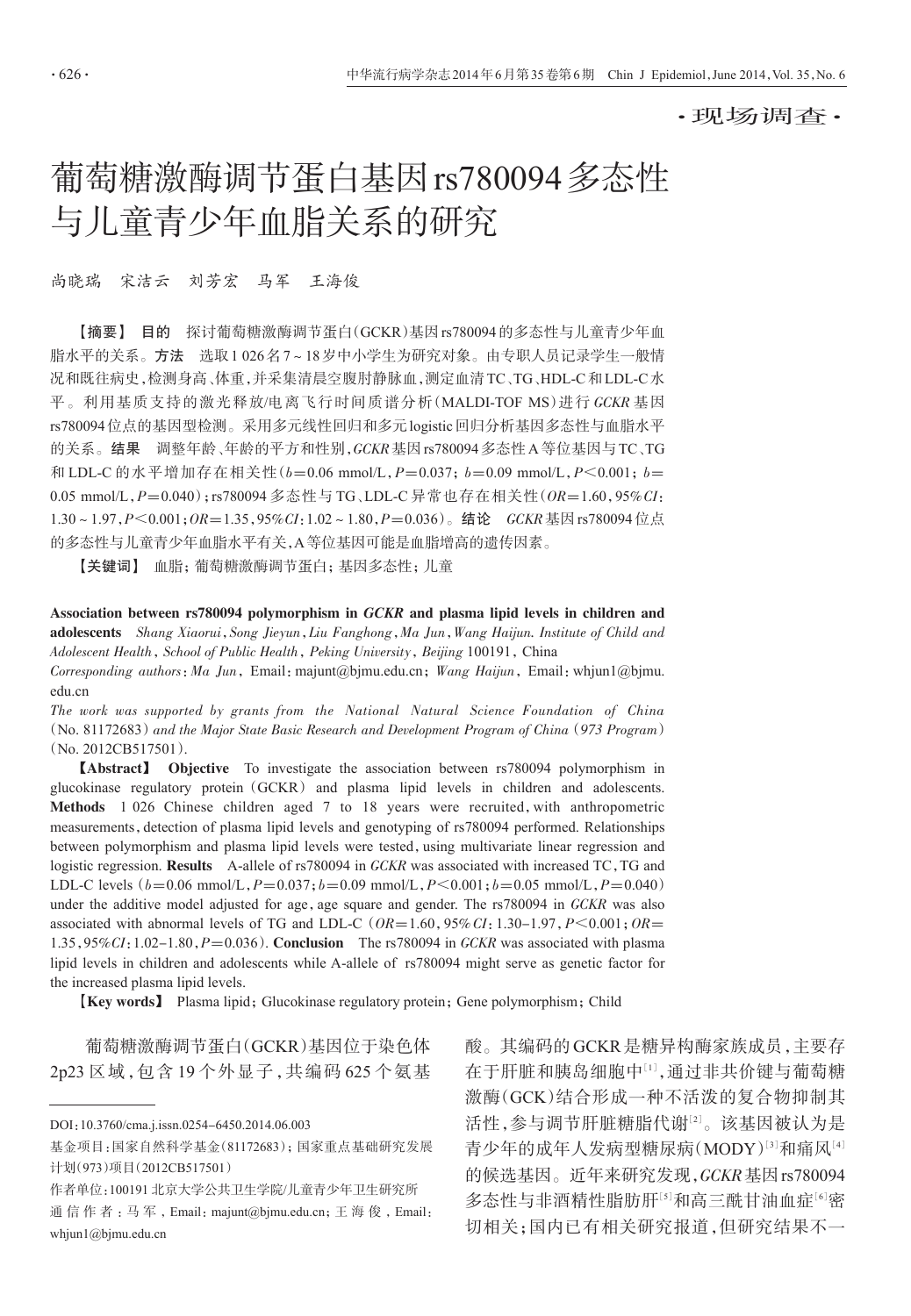致[7,8],尚需大样本验证。为此本研究探讨 rs780094 多态性对汉族儿童青少年血脂的影响,为血脂异常 的发病机制研究提供线索。

### 对象与方法

1. 研究对象:在北京市海淀区3所中学和2所小 学7~18岁全体在校学生中,选取所有超重/肥胖学 生,并在每个年级随机选择 2 个班的体重正常学 生。根据病史和体检资料,排除心、肺、肝、肾等重要 脏器疾病史,其他原因(如饮酒、药物、病毒、自身免 疫等)引起的肝病,身体发育异常(如侏儒症、巨人 症)和身体残缺、畸形者(如严重脊柱侧弯、鸡胸、明 显的O型腿和X型腿)及其他原因(如内分泌疾病、 药物副作用等)引起的肥胖,最终共选取 1 026 人。 本研究已获得所有研究对象的知情同意,并通过北 京大学生物医学研究伦理委员会审批。

2. 判定标准:采用美国国家胆固醇教育计划 (NCEP)推荐的儿童青少年血脂谱水平异常标准<sup>[9]</sup>, 即 TG≥1.1 mmol/L、TC≥4.4 mmol/L、HDL-C< 1.3 mmol/L(其中≥15岁男生HDL-C<1.17 mmol/L)、 LDL-C≥2.9 mmol/L为异常。采用中国肥胖工作组 制定的"中国学龄儿童青少年超重、肥胖筛查体重指 数值分类标准"判定超重/肥胖 $^{\text{\tiny{[10]}}}$ 。

3. 研究方法:

(1)一般情况及体格检查:采用自行设计的体检 表,由专职人员填写学生姓名、性别、年龄,询问既往 病史,并检测身高、体重等。

(2)问卷调查:问卷内容包括一般情况,过去7 d 内鱼肉豆蛋奶类、蔬菜、水果、淀粉等食物摄入频率 和西式快餐饮食行为的发生频率,及每天体育锻炼 和静态生活行为(包括看电视和/或DVD、玩电脑、玩 电子游戏)的平均时间。

(3)血生化指标测定:采集每名研究对象的空 腹静脉血 3 ml,3 000 r/min 离心,分离血清和血凝 块(-20 ℃保存用于提取 DNA)。使用 RA-1000 型 全自动生化分析仪(美国泰尔康公司)测定血清 TC、TG(均采用酶法)、HDL-C和LDL-C(均采用清 除法)。

(4)血凝块DNA提取:用常规酚/氯仿方法提取 外周血白细胞基因组DNA。

(5)分 子 生 物 学 实 验 :采 用 Sequenom MassArray Assay DesignSuite 软件设计特定 PCR 扩 增及延伸引物,利用基质支持的激光释放/电离飞行 时间质谱分析(MALDI-TOF MS)进行基因分型:① 多重 PCR 反应扩增 DNA 样本;②虾碱性磷酸酶 (SAP)反应去除未反应完的 dNTP;③进行单碱基 延伸反应;④所得产物除去盐份并转移至 384 孔芯 片上,用 Sequenom MassArray 质谱仪检测;⑤应用 MassArray Typer软件分析质谱图。

4. 统计学分析:采用描述性统计方法分析研究 对象的一般情况以及基因型和等位基因频率,进行 Hardy-Weinberg(H-W)遗传平衡检验;调整年龄、年 龄的平方、性别、BMI后,采用多元线性回归和多元 logistic回归分析基因多态性与血脂水平的关系。因 相关文献发现年龄对rs780094基因多态性与血脂关 系的作用为非线性[6],故选用年龄和年龄的平方调 整年龄的作用。为了控制膳食和体力活动的混杂 作用,进一步分析调整过去7 d食物摄入频率、西式 快餐饮食行为发生频率、每天体育锻炼平均时间和 静态生活行为平均时间之后基因多态性与血脂水 平的关联。P<0.05 为差异有统计学意义。采用 SPSS 18.0 软件进行统计分析,使用 QUANTO 软件 计算基因多态性与血脂水平和血脂异常关联分析的 power值。

#### 结 果

1. 基本情况和基因型分布:1 026名儿童青少年 中男生574人(55.9%),女生452人(44.1%);体重正 常组429人(41.8%),超重组301人(29.3%),肥胖组 296 人(28.8%);平均年龄(11.50±2.88)岁,平均 BMI  $(21.68 \pm 4.26)$  kg/m<sup>2</sup>, 平均 TG、TC、LDL-C、 HDL-C 分别为 $(0.92 \pm 0.41)$  mmol/L、 $(4.11 \pm$ 0.69) mmol/L、(2.22 ± 0.56) mmol/L、(1.51 ± 0.31)mmol/L,异 常 比 例 分 别 为 25.6% 、28.7% 、 11.1%、23.1%。rs780094有AA、AG和GG三种基因 型,频率分别为 29.0%(298 人)、49.9%(512 人)、 21.1%(216人)。经检验,研究样本符合H-W遗传平 衡定律(P>0.05)。

2. rs780094 基因多态性与血脂水平的关系:采 用多元线性回归的方法,调整年龄、年龄的平方和性 别,分析得出 GCKR 基因 rs780094 多态性 A 等位基 因与TC、TG和LDL-C的水平增加存在相关性 $(b=$ 0.06, P=0.037; b=0.09, P<0.001; b=0.05, P=  $(0.040)$ ; 调整 BMI 后, 关联存在 $(b=0.06, P=0.036;$  $b=0.09, P<0.001; b=0.05, P=0.031)$ ,见表 1。调 整肥胖程度,关联仍然存在(b=0.06,P=0.038;b=  $0.09, P < 0.001; b = 0.05, P = 0.040$ )。进一步调整过 去7 d食物摄入频率、西式快餐饮食行为发生频率、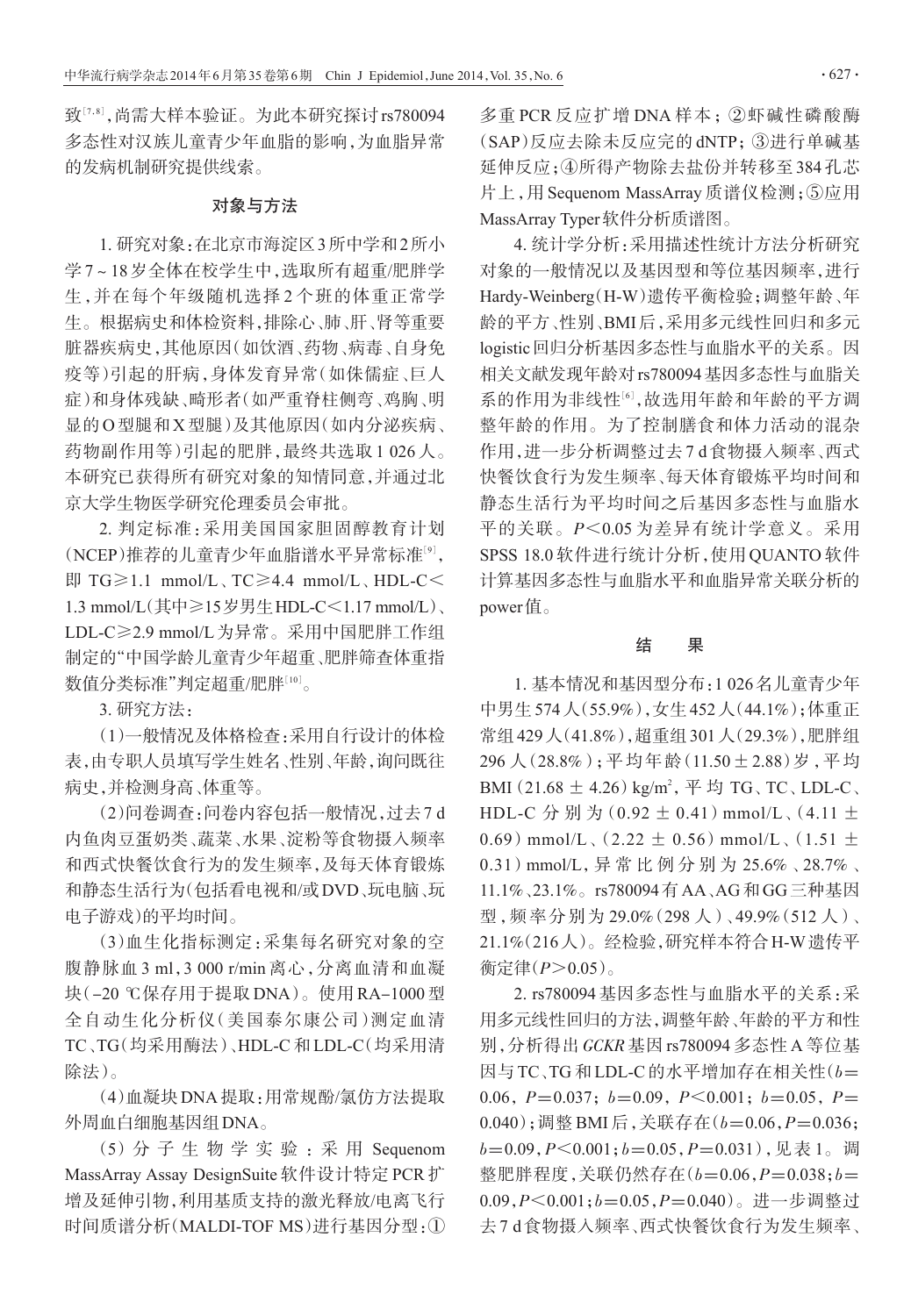每天体育锻炼平均时间和静态生活行为平均时间 后,关联仍然存在(P<0.05)。

表1 GCKR基因rs780094多态性与血脂水平的关系 (调整均数)

| 血脂(mmol/L)                                                                                                                                                                                                                                                                                                                              | 模型                       | AA    | AG    | GG    | $b$ 值   | P值      |  |  |  |  |  |
|-----------------------------------------------------------------------------------------------------------------------------------------------------------------------------------------------------------------------------------------------------------------------------------------------------------------------------------------|--------------------------|-------|-------|-------|---------|---------|--|--|--|--|--|
| TC                                                                                                                                                                                                                                                                                                                                      | $\overline{\phantom{0}}$ | 4.104 | 4.042 | 3.980 | 0.06    | 0.037   |  |  |  |  |  |
|                                                                                                                                                                                                                                                                                                                                         |                          | 4.165 | 4.103 | 4.041 | 0.06    | 0.036   |  |  |  |  |  |
| TG                                                                                                                                                                                                                                                                                                                                      | $\overline{\phantom{0}}$ | 1.041 | 0.954 | 0.867 | 0.09    | < 0.001 |  |  |  |  |  |
|                                                                                                                                                                                                                                                                                                                                         | ⊸                        | 1.001 | 0.914 | 0.827 | 0.09    | < 0.001 |  |  |  |  |  |
| LDL-C                                                                                                                                                                                                                                                                                                                                   | $\overline{\phantom{0}}$ | 2.292 | 2.241 | 2.190 | 0.05    | 0.040   |  |  |  |  |  |
|                                                                                                                                                                                                                                                                                                                                         | Ξ                        | 2.249 | 2.197 | 2.145 | 0.05    | 0.031   |  |  |  |  |  |
| $HDL-C$                                                                                                                                                                                                                                                                                                                                 | $\overline{\phantom{0}}$ | 1.519 | 1.531 | 1.543 | $-0.01$ | 0.373   |  |  |  |  |  |
|                                                                                                                                                                                                                                                                                                                                         |                          | 1.558 | 1.570 | 1.582 | $-0.01$ | 0.319   |  |  |  |  |  |
| $\mathcal{L}(\mathcal{L})$ and $\mathcal{L}(\mathcal{L})$ . The contract of the contract of $\mathcal{L}(\mathcal{L})$ and $\mathcal{L}(\mathcal{L})$ . The contract of the contract of $\mathcal{L}(\mathcal{L})$ and $\mathcal{L}(\mathcal{L})$ and $\mathcal{L}(\mathcal{L})$ and $\mathcal{L}(\mathcal{L})$ and $\mathcal{L}(\math$ |                          |       |       |       |         |         |  |  |  |  |  |

注:在加性模型下,采用多元线性回归分析基因多态性与血脂水 平的关系;模型一的协变量为年龄、年龄的平方和性别,模型二的协 变量为年龄、年龄的平方、性别和BMI

3. rs780094 基因多态性与血脂异常的关系:采 用多元 logistic 回归方法,调整年龄、年龄的平方和 性别,分析得出rs780094多态性和TG、LDL-C异常 存 在 相 关 性(OR=1.60,95% CI:1.30~1.97,P<  $0.001; OR = 1.35,95\% CI; 1.02 \sim 1.80, P = 0.036$ ; 调 整 BMI 后关联稍变强(OR=1.69,95% CI: 1.35~ 2.10,  $P \le 0.001$ ;  $OR = 1.38$ ,  $95\% CI$ ;  $1.04 \sim 1.85$ ,  $P =$ 0.028),见表 2。调整肥胖程度,关联仍然存在  $(OR=1.66, 95\% CI: 1.34 \sim 2.07, P \le 0.001; OR=1.36,$ 95%CI:1.02~1.81, P=0.036)。进一步调整过去7 d 食物摄入频率、西式快餐饮食行为发生频率、每天体 育锻炼平均时间和静态生活行为平均时间后,该基 因多态性与血脂水平的关联仍然存在(P<0.05)。

#### 讨 论

全基因组扫描显示 GCKR 基因定位于染色体 2p23.2–3,且该区域存在 MS 的易感位点''''。*GCKR* 基因单核苷酸多态性rs780094位于第16号内含子, 未改变GCKR蛋白的氨基酸序列,但是可能因与其 他致病多态性位点存在紧密的连锁不平衡或者是处 于转录因子结合部位或 RNA 剪接位置,从而影响 GCKR基因的表达。

目前已有多个关于GCKR基因rs780094位点与

血脂的关联研究。2008年一项GWAS研究,在芬兰 和瑞典人群中发现rs780094多态性的A等位基因与 高三酰甘油血症密切相关'<sup>6]</sup>,此研究结果在欧美和 亚洲成年人群中得到验证[<sup>12</sup>-18] 。该多态性与脂代谢 异常的关系在中国人群中也有报道。Tam等[<sup>8</sup>] 对中 国香港地区600名健康成年人及986名健康青少年 的研究发现该多态性与 TG 水平升高密切相关。 Sparso等[19]对 16 853名丹麦人的研究发现,rs780094 除与TG水平升高有关外,还与TC和LDL-C水平升 高有关,此结果在日本人群中得到验证[<sup>20</sup>] 。本研究 在调整年龄、年龄的平方、性别和BMI后,rs780094 多态性A等位基因与TC、TG和LDL-C的水平升高 存在相关性,和TG、LDL-C异常也存在相关性。其 中rs780094多态性与增加的TG水平有关,这与Tam 等<sup>8]</sup>研究结果相符,而rs780094多态性与TC、LDL-C 的相关性则是第一次在中国汉族人群中发现,与之 前国外的研究结果一致 $^{[19,20]}$ 。

GCK是葡萄糖代谢途径中的第一个关键酶,在 调节肝细胞糖脂代谢和胰岛B细胞葡萄糖刺激的胰 岛素分泌过程中发挥重要作用。主要存在于肝脏和 胰岛细胞中的GCKR,通过非共价键与GCK结合形 成一种不活泼的复合物来抑制其活性,从而参与调 节肝脏糖脂代谢<sup>[2]</sup>。研究 GCKR 基因敲除的大鼠, 发 现由于 GCKR 对 GCK 调控的缺陷,而表现出 GCK 活性降低及血糖水平升高[21];而通过重组腺病毒介 导过度表达 GCKR 基因的糖尿病大鼠,可发现大鼠 胰岛素敏感性和TG水平增加[<sup>22</sup>] 。目前国内外已开 展对 GCKR 基因变异导致血脂异常的机制研究,但 其确切结果仍有待阐明 $^{[23-25]}$ 。

本研究存在局限性。根据现有样本量和相关文 献提供的基因频率[8],按α=0.05水准,得出当 GCKR 基因rs780094多态性与某血脂指标水平的关联强度 b≥0.05时,有80%以上的把握度发现位点与某血脂 指标水平的关联;当 rs780094 多态性与 TC、HDL-C 异常的OR≥1.32时,有80%以上的把握度发现位点 与某血脂指标的关联。本研究阳性结果的把握度均 大于 80%,但 rs780094 多态性与 HDL-C 的关联强

表2 GCKR基因rs780094多态性与血脂异常的关系

| ◆ ヘンコ → ついい い つ つ つ つ つ つ つ つ つ つ つ コ コ 皿 カロ ノ コ ロ ロ コ ノ く オト |                        |       |                        |              |                        |       |                        |       |  |  |  |  |  |
|---------------------------------------------------------------|------------------------|-------|------------------------|--------------|------------------------|-------|------------------------|-------|--|--|--|--|--|
| 模型                                                            | TC异常                   |       | TG异常                   |              | LDL-C异常                |       | HDL-C异常                |       |  |  |  |  |  |
|                                                               | $OR$ 值(95% $CI$ )      | Р值    | OR $f$ $(95\%CI)$      | Р值           | OR $(195\%CI)$         | Р值    | $OR$ 值(95%CI)          | Р值    |  |  |  |  |  |
| $\overline{\phantom{a}}$                                      | $1.15(0.95 \sim 1.40)$ | 0.156 | $1.60(1.30 \sim 1.97)$ | < 0.001      | $1.35(1.02 \sim 1.80)$ | 0.036 | $1.11(0.90 \sim 1.37)$ | 0.347 |  |  |  |  |  |
| $-$<br>$-$                                                    | $1.15(0.95 \sim 1.41)$ | 0.150 | $1.69(1.35 \sim 2.10)$ | $\leq 0.001$ | $1.38(1.04 \sim 1.85)$ | 0.028 | $1.12(0.90 \sim 1.40)$ | 0.298 |  |  |  |  |  |

注:在加性模型下,采用多元logistic回归分析基因多态性与血脂谱异常的关系;模型一的协变量为年龄、年龄的平方和性别,模型二的协 变量为年龄、年龄的平方、性别和 BMI;TG≥1.1 mmol/L、TC≥4.4 mmol/L、HDL-C<1.3 mmol/L(其中≥15 岁男生 HDL-C<1.17 mmol/L﹚、 LDL-C≥2.9 mmol/L为异常